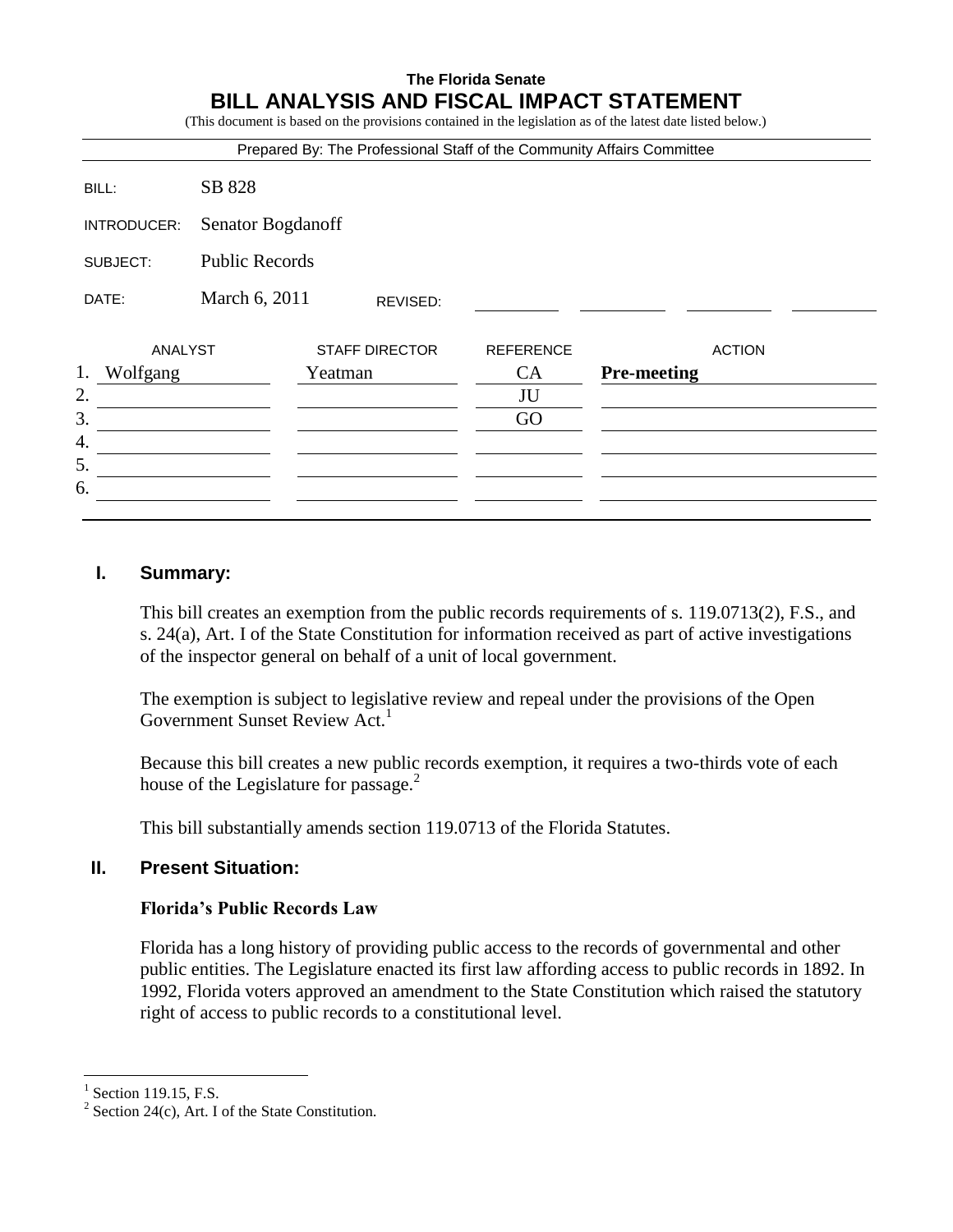Section 24(a), Art. I, of the State Constitution, provides that:

Every person has the right to inspect or copy any public record made or received in connection with the official business of any public body, officer, or employee of the state, or persons acting on their behalf, except with respect to records exempted pursuant to this section or specifically made confidential by this Constitution. This section specifically includes the legislative, executive, and judicial branches of government and each agency or department created thereunder; counties, municipalities, and districts; and each constitutional officer, board, and commission, or entity created pursuant to law or this Constitution.

The Public Records Law is contained in chapter 119, F.S., and specifies conditions under which the public must be given access to governmental records. Section 119.07(1)(a), F.S., provides that every person who has custody of a public record<sup>3</sup> must permit the record to be inspected and examined by any person, at any reasonable time, under reasonable conditions, and under supervision by the custodian of the public record. Unless specifically exempted, all agency<sup>4</sup> records are to be available for public inspection.

Section 119.011(12), F.S., defines the term "public records" to include all documents, papers, letters, maps, books, tapes, photographs, films, sound recordings, data processing software, or other material, regardless of the physical form, characteristics, or means of transmission, made or received pursuant to law or ordinance or in connection with the transaction of official business by any agency. The Florida Supreme Court has interpreted this definition to encompass all materials made or received by an agency in connection with official business which are "intended to perpetuate, communicate, or formalize knowledge."<sup>5</sup>

Only the Legislature is authorized to create exemptions to open government requirements.<sup>6</sup> Exemptions must be created by general law and such law must specifically state the public necessity justifying the exemption. Further, the exemption must be no broader than necessary to accomplish the stated purpose of the law.<sup>7</sup> A bill enacting an exemption<sup>8</sup> may not contain other substantive provisions although it may contain multiple exemptions relating to one subject.<sup>9</sup>

There is a difference between records that the Legislature exempts from public inspection and those that the Legislature makes confidential and exempt from public inspection. If a record is made confidential with no provision for its release so that its confidential status will be

<sup>&</sup>lt;sup>3</sup> Section 119.011(12), F.S.

<sup>&</sup>lt;sup>4</sup> Section 119.011(2), F.S., defines "agency" as "...any state, county, district, authority, or municipal officer, department, division, authority, or municipal officer, department, division, board, bureau, commission, or other separate unit of government created or established by law including, for the purposes of this chapter, the Commission on Ethics, the Public Service Commission, and the Office of Public Counsel, and any other public or private agency, person, partnership, corporation, or business entity acting on behalf of any public agency."

<sup>5</sup> *Shevin v. Byron, Harless, Shafer, Reid, and Assocs., Inc.,* 379 So. 2d 633, 640 (Fla. 1980).

 $6$  Article I, s. 24(c) of the State Constitution.

<sup>7</sup> *Memorial Hospital-West Volusia v. News-Journal Corporation,* 729 So. 2d 373, 380 (Fla. 1999); *Halifax Hospital Medical Center v. News-Journal Corporation,* 724 So. 2d 567 (Fla. 1999).

 $8$  Section 119.15(4)(b), F.S., provides that an existing exemption may be considered a new exemption if the exemption is expanded to cover additional records.

 $9^9$  Section 24(c), Art. I of the State Constitution.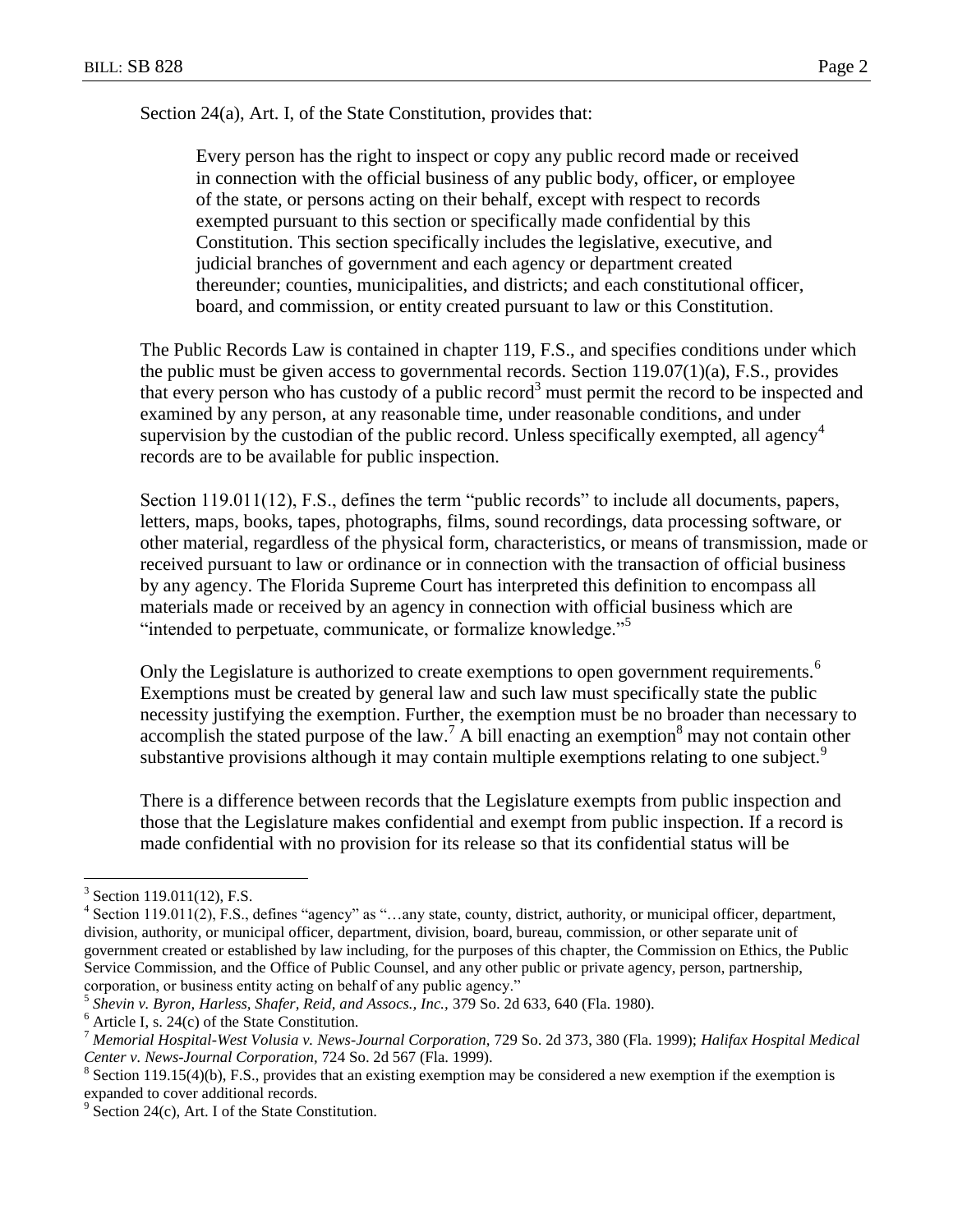maintained, such record may not be released by an agency to anyone other than the person or entities designated in the statute.<sup>10</sup> If a record is simply exempt from mandatory disclosure requirements, an agency is not prohibited from disclosing the record in all circumstances.<sup>11</sup>

### **Open Government Sunset Review Act**

The Open Government Sunset Review Act established in s. 119.15, F.S., provides a review and repeal process for public records exemptions. In the fifth year after enactment of a new exemption or in the fifth year after substantial amendment of an existing exemption, the exemption is repealed on October 2, unless reenacted by the Legislature. Each year, by June 1, the Division of Statutory Revision of the Office of Legislative Services is required to certify to the President of the Senate and the Speaker of the House of Representatives the language and statutory citation of each exemption scheduled for repeal the following year.

#### **Local Government Auditing**

Section 218.32 (1), F.S., requires that local governments submit to the Department of Financial Services (DFS) an Annual Financial Report covering their operations for the preceding fiscal year. DFS makes available to local governments an electronic filing system that accumulates the financial information reported on the annual financial reports in a database. Section 218.39, F.S., provides that if a local government will not be audited by the Auditor General, the local government must provide for an annual financial audit to be completed within 12 months after the end of the fiscal year. The audit must be conducted by an independent certified public accountant retained by the entity and paid for from public funds.

Under s. 119.0713, F.S., the audit report of an internal auditor prepared for or on behalf of a unit of government becomes a public record when the audit becomes final. Audit work papers and notes related to the audit are confidential and exempt from s. 119.07(1) and s. 24(a), Art. I of the Florida Constitution until the audit report becomes final.

#### **Local Government Investigations: Public Records**

If certified pursuant to statute, an investigatory record of the Chief Inspector General within the Executive Office of the Governor or of the employee designated by an agency head as the agency inspector general (which would include local government entities) $12$  has a public records exemption until the investigation ceases to be active, or a report detailing the investigation is provided to the Governor or the agency head, or 60 days from the inception of the investigation for which the record was made or received, whichever first occurs. Investigatory records are those records that are related to the investigation of an alleged, specific act or omission or other wrongdoing, with respect to an identifiable person or group of persons, based on information compiled by the Chief Inspector General or by an agency inspector general, as named under the provisions of s. 112.3189, F.S., in the course of an investigation. Under s. 112.31901, F.S., an

 $10$  Op. Att'y Gen. Fla. 85-62 (1985).

<sup>11</sup> *Williams v. City of Minneola,* 575 So. 2d 683, 687 (Fla. 5th DCA), review denied, 589 So. 2d 289 (Fla. 1991).

 $12$  Section 112.312, F.S., defining "agency" as any state, regional, county, local, or municipal government entity of this state, whether executive, judicial, or legislative; any department, division, bureau, commission, authority, or political subdivision of this state therein; or any public school, community college, or state university.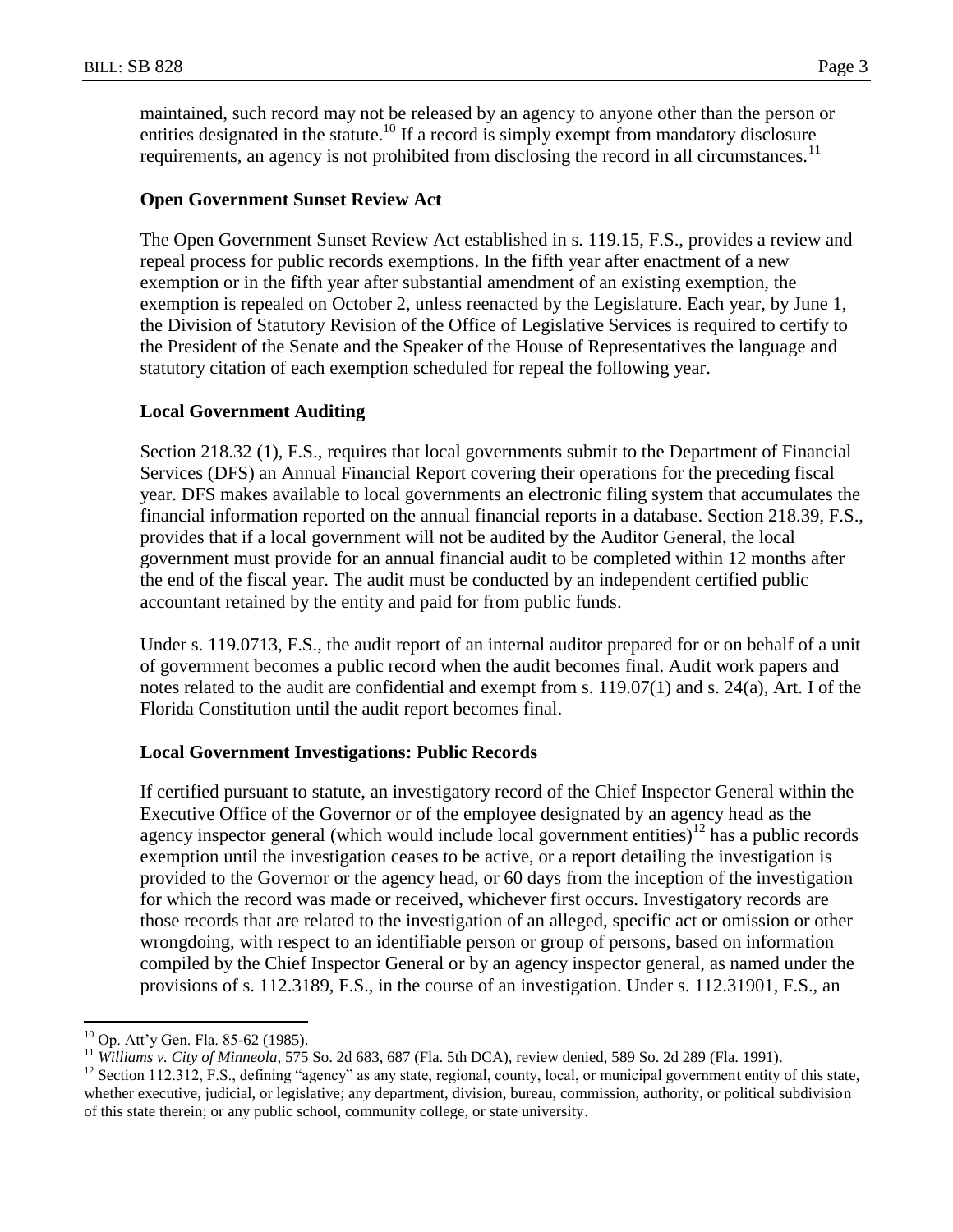investigation is active if it is continuing with a reasonable, good faith anticipation of resolution and with reasonable dispatch.<sup>13</sup> At the local government level there is concern that sixty days is too little time to carry out an investigation, particularly if it is a criminal investigation. Additionally, the Palm Beach County Inspector General is an independent entity responsible for the county, 38 municipalities (by referendum), and the Solid Waste Authority (by interlocal agreement).<sup>14</sup> As a result, there is no single agency head to certify the investigation as exempt.

Section 112.3188, F.S., governs the confidentiality of information given to inspectors general in whistleblower cases. Certain specified information is confidential until the conclusion of an investigation when the investigation is related to whether an employee or agent of an agency or independent contractor:

- $\bullet$ Has violated or is suspected of having violated any federal, state, or local law, rule, or regulation, thereby creating and presenting a substantial and specific danger to the public's health, safety, or welfare; or
- Has committed an act of gross mismanagement, malfeasance, misfeasance, gross waste of public funds, or gross neglect of duty.

Information, other than the name or identity of a person who discloses certain types of incriminating information about a public employee, may be disclosed when the investigation is no longer active. Section 112.3188, F.S., defines what constitutes an active investigation.

Section 112.324(2), F.S., (recently amended by ch. 2010-130, Laws of Florida) provides local governments with a public records exemption for ethics investigations.<sup>15</sup> A recent Florida Attorney General's Opinion responded to the following question, "Do the public records and meeting exemptions provided for in Chapter 2010-130, Laws of Florida, apply to the investigatory process of the Palm Beach County Inspector General?"<sup>16</sup> The opinion concluded that to the extent that the inspector general is investigating complaints involving the violation of ethics codes the provisions of Chapter 2010-130 would apply. Confidentiality under s. 112.324, F.S. does not extend beyond ethics investigations. However, the Attorney General Opinion did note that similar investigations would be covered under s. 112.3188, F.S., discussed above.

# **III. Effect of Proposed Changes:**

**Section 1** amends s. 119.0713, F.S., to expand the public records exemptions for audit records (covering records until the audit report becomes final) to include information received, produced, or derived from an investigation until the investigation is complete or when the investigation is no longer active. This exemption for audits and investigations is subject to the Open Government Sunset Review Act and shall stand repealed on October 2, 2016, unless reviewed and saved from repeal through reenactment by the Legislature.

**Section 2** provides a statement of public necessity required by the Florida Constitution. The exemption is necessary because the release of such information could potentially be defamatory to an individual or entity under audit or investigation, causing unwarranted damage to the good

<sup>&</sup>lt;sup>13</sup> Section 112.31901, F.S.

<sup>&</sup>lt;sup>14</sup> Email from the Palm Beach County Inspector General, on record with the Senate Committee on Community Affairs.

<sup>&</sup>lt;sup>15</sup> See also s. 112.31901, F.S. (related to investigatory records of ethics violations).

 $16$  Op. Att'y Gen. Fla. 2010-39, September 16, 2010.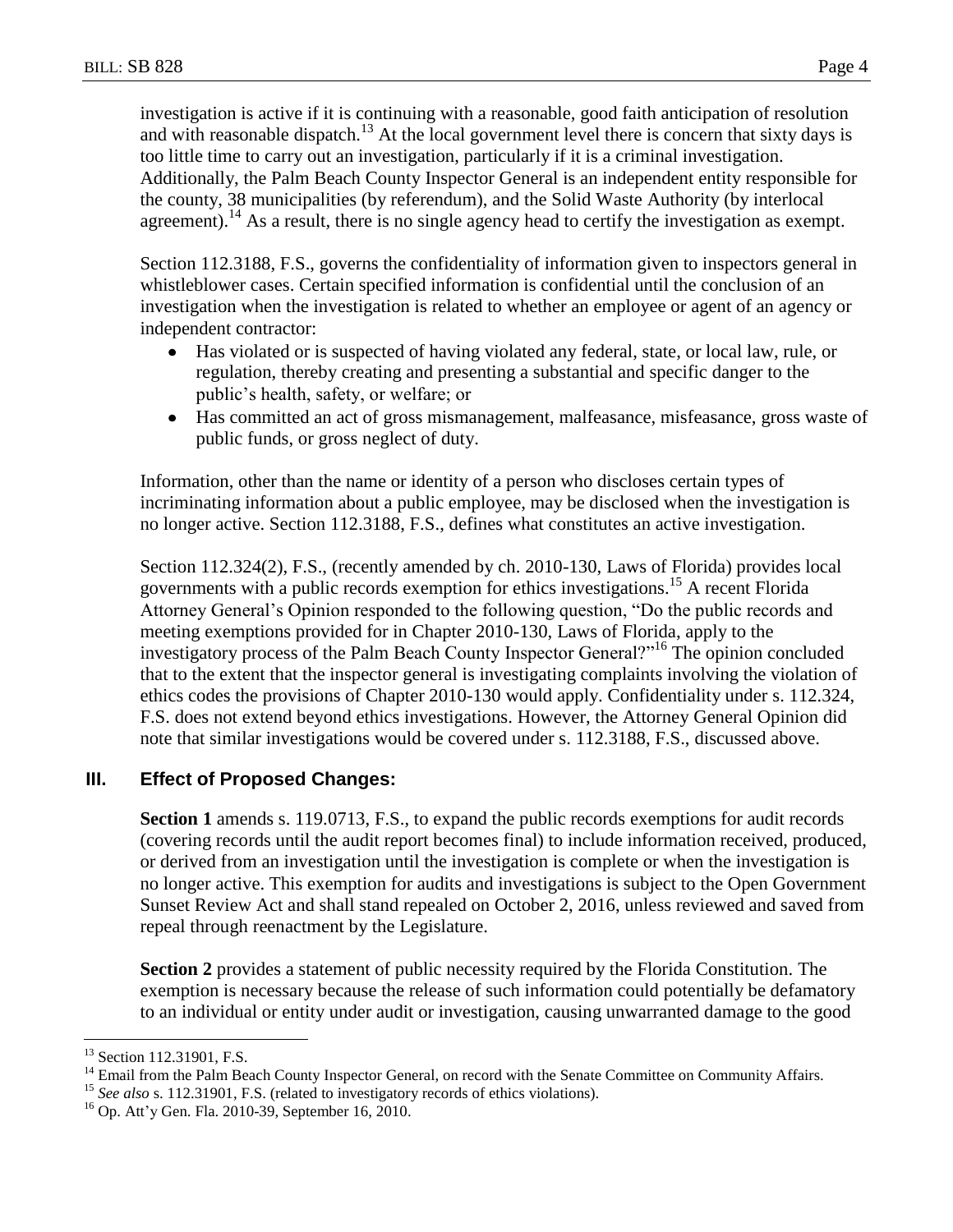name or reputation of an individual or company, or could significantly impair an administrative or criminal investigation.

## **IV. Constitutional Issues:**

A. Municipality/County Mandates Restrictions:

**Vote Requirement:** Section 24(c), Art. I of the State Constitution requires a two-thirds vote of each house of the Legislature for passage of a newly created public records or public meetings exemption. Because this bill creates a new public records exemption, it requires a two-thirds vote for passage.

**Subject Requirement:** Section 24(c), Art. I of the State Constitution requires the Legislature to create public records or public meetings exemptions in legislation separate from substantive law changes. This bill complies with that requirement.

**Public Necessity Statement:** Section 24(c), Art. I of the State Constitution requires a public necessity statement for a newly created public records or public meetings exemption. Because this bill creates a new public records exemption, it includes a public necessity statement.

**Breadth:** A public records exemption must be no broader than necessary to accomplish the stated purpose of the law.<sup>17</sup> This bill does not specify what agencies<sup>18</sup> it applies to or what emergency notification programs it is intended to include. To survive constitutional scrutiny, the bill must be narrowly tailored to protect individuals or entities from the release of defamatory information.

B. Public Records/Open Meetings Issues:

None.

C. Trust Funds Restrictions:

None.

# **V. Fiscal Impact Statement:**

A. Tax/Fee Issues:

None.

<sup>17</sup> *Memorial Hospital-West Volusia v. News-Journal Corporation,* 729 So. 2d 373, 380 (Fla. 1999); *Halifax Hospital Medical Center v. News-Journal Corporation,* 724 So. 2d 567 (Fla. 1999).

 $^{18}$  By default it will apply to "any state, county, district, authority, or municipal officer, department, division, board, bureau, commission, or other separate unit of government created or established by law including, for the purposes of this chapter, the Commission on Ethics, the Public Service Commission, and the Office of Public Counsel, and any other public or private agency, person, partnership, corporation, or business entity acting on behalf of any public agency." Section 119.011, F.S.